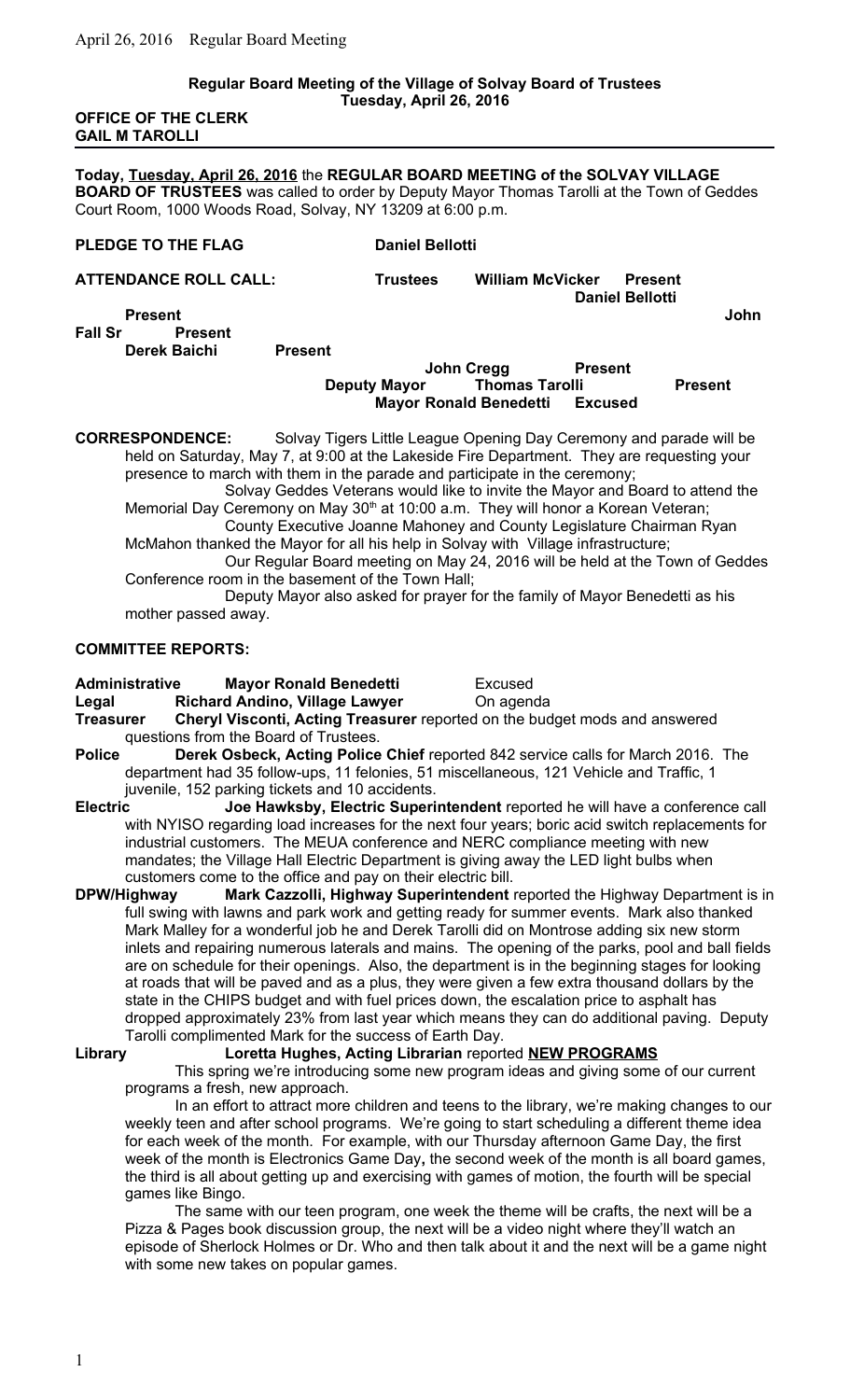We're also going to be introducing some new program ideas for adults and families. The second Wednesday of the month is a Family Game Night. Each month we'll have a special game night for families and we'll provide the game. For example, in May we're having a Trivial Pursuit Trivia Night. It was also suggested that we have a Game Night For Adults with cards and board games so we've got that scheduled as well.

On Monday mornings we'll host a special weekly coffee hour from 10-12 in the Hazard Room. It will be something different every Monday to enjoy with a cup of coffee. One week it will be Coffee and Crossword Puzzles, Coffee and Coloring, Coffee and Board Games, Coffee and Brain Games, etc. People can drop in and stay for as little or as long as they want.

Next month we're starting our Library Chess Club – preliminary meeting was held on April 19 during the Chess Night For All. The President of the Syracuse Chess Club came and spoke about starting a chess club. He brought chess sets for people to use along with a demo board and did a teaching demonstration for those who didn't know how to play or hadn't played in awhile. The Friends of the Library generously agreed to buy 10 chess sets for the Library. The Chess Club will meet on the first and third Tuesday of the month at 6:00 p.m. All ages and skill levels are invited to join. Starting next month we're also going to have Drop-In Chess on Saturdays between 10-1 for those who really enjoy the game and are looking for others who enjoy it as much as they do.

**Lego Club** – This summer we'd like to start a Legos at the Library program. We think it would be a fun program for kids and families. Because Legos are so expensive, we've started a Lego Donation Drive. We've posted flyers in the library asking people if they'd be willing to donate legos and hopefully they'll respond and help us out with donations. If you know of anyone who has Legos they'd be willing to donate, they can drop them off at the library anytime.

We have so many people in the community who love coming to the library for its collection and enjoy stopping in and checking out books, movies and music CDs. Hopefully these new program ideas will interest even more people to come to the library and see what an asset it is to the Village.

**Friends of the Library Book & Bake Sale** –

Donations Drop Off Dates – Saturday, May 7 & 14 from 10-3 and Tues. May 17 from 3-7 Sale Dates – Friday May 20 from 5:30-8:30, Saturday, May 21 from 9-5 and Sunday, May 22

from 10-3<br>Codes

**Codes Trustee Tarolli** reported that Peter Albrigo and Larry Ball are correcting the codes in the village. There will be a Codes Meeting on Monday, May 16, 2016 at 5:30 in the basement conference room at the Village Hall.

**Stormwater Mark Malley** reported that the MS4 stormwater is completed. Also, Montrose Ave drains and Caroline Ave Wall is complete and he will request that the remainder money be used for maintenance.

### **RESOLUTIONS:**

1. Authorization from the Board of Trustees to approve the minutes from March 22, 2016 Regular Board

Meeting and the Reading of the Minutes be herewith dispensed. **MOTION: John Fall Sr SECOND: Daniel Bellotti AYES: 6 NAYES: 0 MOTION CARRIED**

2. Authorization from the Board of Trustees to approve the minutes from April 13, 2016 Budget Public

Hearing Meeting and the Reading of the Minutes be herewith dispensed. **MOTION: Daniel Bellotti SECOND: Derek Baichi AYES: 6 NAYES: 0 MOTION CARRIED**

3. Authorization from the Board of Trustees to approve the minutes from April 13, 2016 Organizational/Special Board Meeting and the Reading of the Minutes be herewith dispensed. **MOTION: Derek Baichi John Fall Sr AYES: 6 NAYES: 0 MOTION CARRIED**

4. Authorization from the Board of Trustees to pay C&S Engineers \$13,865.00 for services rendered from 03/01/16 through 03/31/16. (after reimbursements: \$4,052.50)

Below are the specific projects that will be reimbursed through a Grant or the County. *Invoice No. 0158154 – Project No. 114.203.012 – Caroline Ave Green Wall Grant*

*Invoice No. 0158155 – Project No. 114.213.001 – I/I Reduction Grant*

*Invoice No. 0158156 – Project No. 114.214.001 – Senator DeFrancisco Grant*

*Invoice No. 0158157 – Project No. 114.215.001 – Onondaga County Community Development Grant*

*Invoice No. 0158159 – Project No. 114.217.001 – USDARD Funding Application – Montrose Avenue Save* 

*The Rain*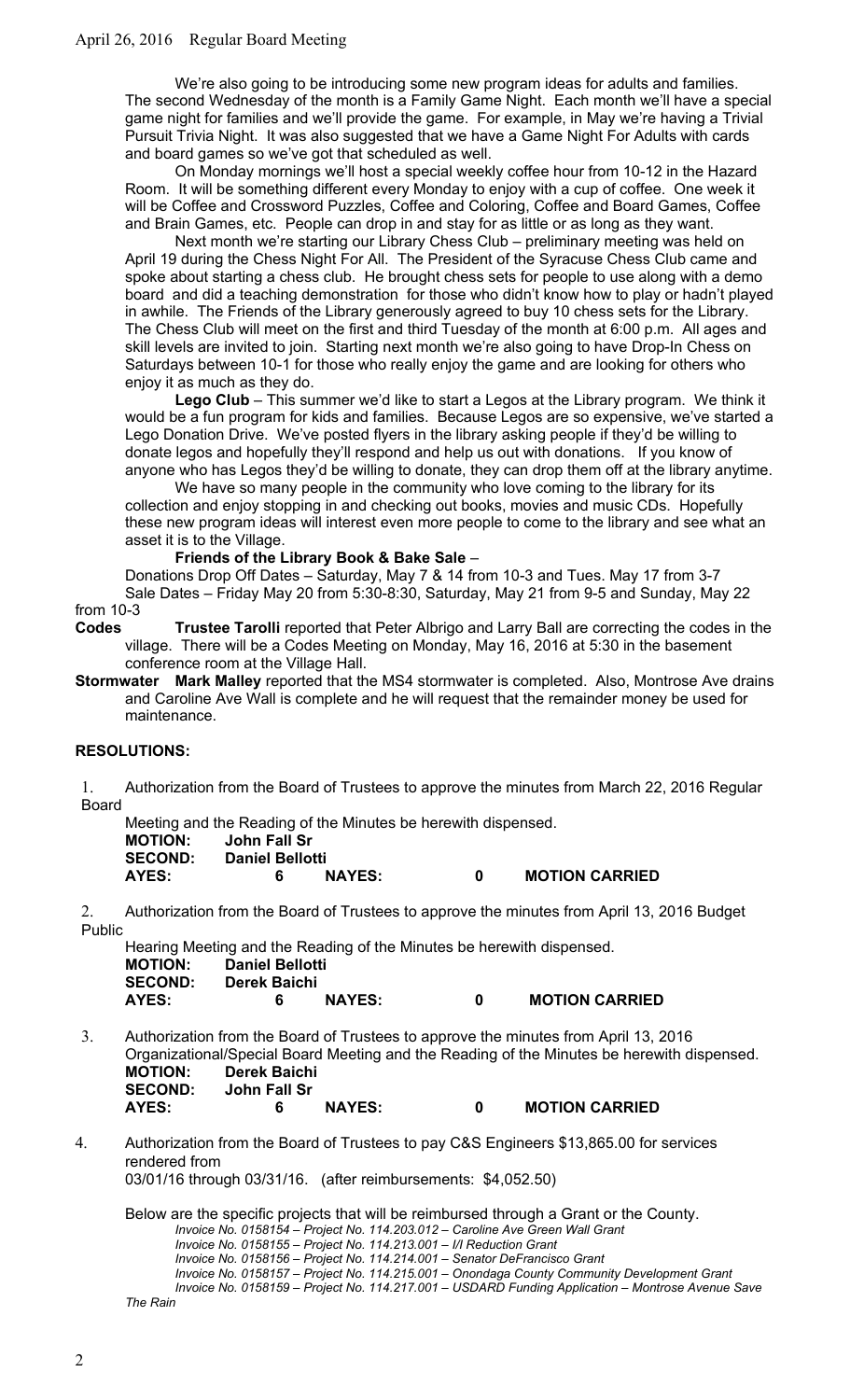April 26, 2016 Regular Board Meeting

| <b>MOTION:</b><br><b>SECOND:</b> | <b>Daniel Bellotti</b><br>Derek Baichi |               |   |                       |
|----------------------------------|----------------------------------------|---------------|---|-----------------------|
| AYES:                            | 6.                                     | <b>NAYES:</b> | n | <b>MOTION CARRIED</b> |

- 5. Authorization from the Board of Trustees to pay HSE Consulting Services \$679.60 for services at the Solvay Fire Department Station #2. (Invoice 6308)  **MOTION: Derek Baichi SECOND: William McVicker AYES: 6 NAYES: 0 MOTION CARRIED**
- 6. Authorization from the Board of Trustees to pay Costello, Cooney & Fearon, PLLC \$14,786.25 for

services rendered for the month of March 2016. (\$6,078.35 reimbursed by Electric; \$3,225.55 reimbursed from grants or reimbursed to the village; \$5,482.35 is owed by the Village-general). **MOTION: Thomas Tarolli SECOND: Daniel Bellotti AYES: 6 NAYES: 0 MOTION CARRIED**

**Newly**

7. Authorization from the Board of Trustees to approve the Budget Modifications:

**Village of Solvay General Fund Schedule of Proposed Budget Modifications For Approval at the April 2016 Regular Board Meeting**

| <b>Account</b><br><b>Revenu</b> | <b>Title</b>                      | (as<br>modified)<br><b>Current</b><br><b>Budget</b> | <b>Proposed</b><br><b>Budget Mod</b> | <b>Newly</b><br><b>Modified</b><br><b>Budget</b><br><b>Amount</b> |
|---------------------------------|-----------------------------------|-----------------------------------------------------|--------------------------------------|-------------------------------------------------------------------|
| $\underline{es}$                |                                   |                                                     |                                      |                                                                   |
| 415200<br>A                     | <b>Police Fees</b>                | 500                                                 | 300                                  | 800                                                               |
| 415600                          |                                   |                                                     |                                      |                                                                   |
| A                               | <b>Safety Inspection Fees</b>     | 7,500                                               | 1,250                                | 8,750                                                             |
| 415610<br>A                     | <b>Safery Registration Fees</b>   | 5,500                                               | 250                                  | 5,750                                                             |
| 415890                          |                                   |                                                     |                                      |                                                                   |
| A                               | <b>Other Public Safety Income</b> | 1,000                                               | (800)                                | 200                                                               |
| 425550                          |                                   |                                                     |                                      |                                                                   |
| A                               | <b>Permits</b>                    | 15,200                                              | 15,500                               | 30,700                                                            |
| 426100                          |                                   |                                                     |                                      |                                                                   |
| A                               | Fines & Forfeited Bail            | 65,000                                              | 20,000                               | 85,000                                                            |
|                                 |                                   |                                                     |                                      |                                                                   |
|                                 | Total                             | 94,700                                              | 36,500                               | 131,200                                                           |

**Expens**

| $\underline{es}$ |                              |        |       |        |
|------------------|------------------------------|--------|-------|--------|
| 510101           |                              |        |       |        |
| A                | Trustee - Other              | 300    | 125   | 425    |
| 512104           |                              |        |       |        |
| A                | Mayor - Other                | 3,400  | 100   | 3,500  |
| 513254           |                              |        |       |        |
| A                | Treasurer - Other            | 14,000 | 2,000 | 16,000 |
| 513554           |                              |        |       |        |
| A                | Assessor/Tax Receiver        | 5,200  | 25    | 5,225  |
| 514104           |                              |        |       |        |
| A                | Village Clerk - Other        | 500    | 160   | 660    |
| 5312.01          | Police Other - Vehicle       |        |       |        |
| A                | Repair                       | 10,000 | 500   | 10,500 |
| 5312.03          |                              |        |       |        |
| A                | Police Other - Vehicle Tires | 1,850  | 500   | 2,350  |
| 5312.06          |                              |        |       |        |
| A                | Police Other - Radio         | 3,824  | (700) | 3,124  |
| 5312.07          |                              |        |       |        |
| A                | Police Other - Ammo          | 1,440  | 560   | 2,000  |
| 5312.11          |                              |        |       |        |
| A                | Police Other - Uniforms      | 3,000  | 1,900 | 4,900  |
| 5312.14          |                              |        |       |        |
| A                | Police Other - Postage       | 1,450  | 550   | 2,000  |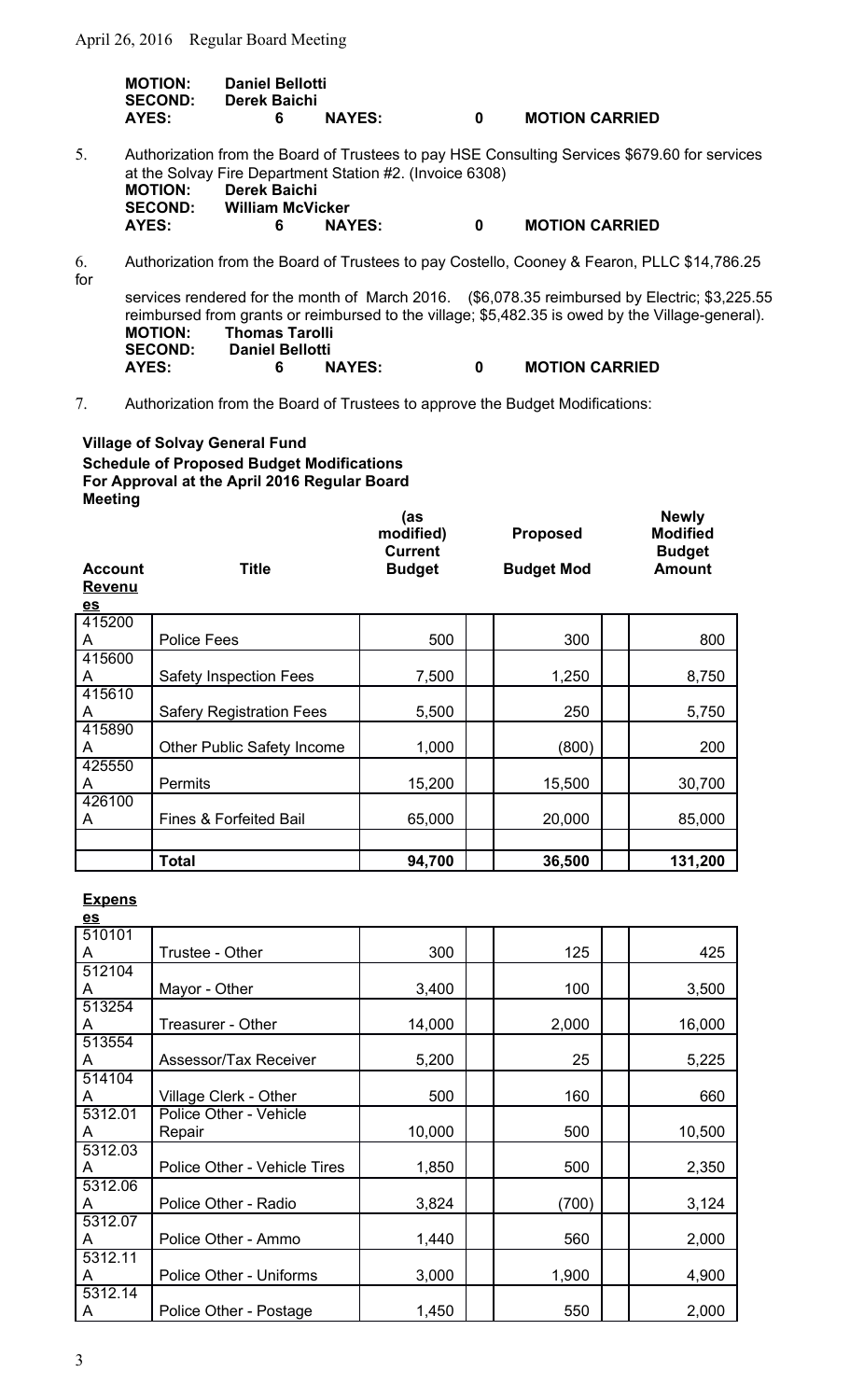## April 26, 2016 Regular Board Meeting

|        | Total                             | 51,464 | 36,500 | 87,964 |
|--------|-----------------------------------|--------|--------|--------|
|        |                                   |        |        |        |
| 519904 | <b>General Contingent Account</b> |        | 28,280 | 28,280 |
| 581404 | Storm Sewer - Other               | 6,500  | 2,500  | 9,000  |

**Village of Solvay Library Fund Schedule of Proposed Budget Modifications For Approval at the April 2016 Regular Board Meeting**

| <b>Account</b>   | <b>Title</b>                          | (as<br>modified)<br><b>Current</b><br><b>Budget</b> | <b>Proposed</b><br><b>Budget Mod</b> | <b>Newly</b><br><b>Modified</b><br><b>Budget</b><br><b>Amount</b> |
|------------------|---------------------------------------|-----------------------------------------------------|--------------------------------------|-------------------------------------------------------------------|
| <b>Revenu</b>    |                                       |                                                     |                                      |                                                                   |
| $\underline{es}$ |                                       |                                                     |                                      |                                                                   |
| 427050           |                                       |                                                     |                                      |                                                                   |
|                  | Gifts & Donations                     | 1,300                                               | 100                                  | 1,400                                                             |
| 427600           |                                       |                                                     |                                      |                                                                   |
| L                | <b>Library System Grants</b>          | 777                                                 | 100                                  | 877                                                               |
|                  |                                       |                                                     |                                      |                                                                   |
|                  | <b>Total</b>                          | 2,077                                               | 200                                  | 2,277                                                             |
| <b>Expens</b>    |                                       |                                                     |                                      |                                                                   |
| $\underline{es}$ |                                       |                                                     |                                      |                                                                   |
| 574101           |                                       |                                                     |                                      |                                                                   |
|                  | <b>Personal Service</b>               | 189,415                                             | (17,000)                             | 172,415                                                           |
| 574102           |                                       |                                                     |                                      |                                                                   |
|                  | <b>Library Equipment</b>              | 55,700                                              | 7,200                                | 62,780                                                            |
| 574104           |                                       |                                                     |                                      |                                                                   |
| L                | <b>Library Other</b>                  | 40,000                                              | 10,000                               | 50,000                                                            |
|                  | <b>Total</b>                          | 285,115                                             | 200                                  | 285,195                                                           |
|                  | <b>MOTION:</b><br><b>Derek Baichi</b> |                                                     |                                      |                                                                   |
|                  | <b>SECOND:</b><br><b>John Cregg</b>   |                                                     |                                      |                                                                   |
| <b>AYES:</b>     | <b>NAYES:</b><br>6                    |                                                     | <b>MOTION CARRIED</b><br>0           |                                                                   |

of

8. Authorization to schedule a public hearing for the May 24<sup>th</sup> regular meeting of the Village Board

Trustees at 6:00 pm or as soon thereafter as the item can be reached at the Geddes Town Hall, to consider this year's MS-4 Annual Report and to invite comments from the public. **MOTION: Daniel Bellotti**

| <b>SECOND:</b> | John Fall Sr |
|----------------|--------------|
| $\blacksquare$ |              |

# **AYES: 6 NAYES: 0 MOTION CARRIED**

9. Authorizing and consenting to the assignment of a March 2, 2007 Pole Attachment Agreement between

the Village and Fiber Technologies Networks, LLC from Fiber Technologies Networks, LLC to Fibertech Facilities Corp. and authorizing the Mayor to execute the Assignment and Assumption Agreement, which has been circulated to the Board of Trustees, on behalf of the Village.

| <b>MOTION:</b><br><b>SECOND:</b> | John Cregg<br><b>William McVicker</b> |               |                       |  |
|----------------------------------|---------------------------------------|---------------|-----------------------|--|
| AYES:                            |                                       | <b>NAYES:</b> | <b>MOTION CARRIED</b> |  |

10. The following resolution was offered by Trustee Daniel Bellotti, who moved its adoption, seconded by

Trustee John Fall Sr., to wit:

**WHEREAS,** Syracuse SMSA Limited Partnership, d/b/a "Verizon Wireless" (the "Applicant"), by cover letter dated March 7, 2016, submitted an application for site plan approval for permission to construct and operate a "micro cell" wireless telecommunications facility on an existing structure on property located at 324 Woods Road, Tax Map No. 011.-06-7.1 (the "Property") situated in the Residential-2 (R-2) District; and

**WHEREAS**, the application materials show that the proposed micro cell wireless telecommunications site will consist of a 6' x 6' area of leased space on the rooftop of an existing building, together with a 6' x 6' area of leased ground space from Woods Road, LLC, the property owner, and a single-sector radio unit on a 5' pole with one approximately 24.2" tall (15.1" diameter), roof-mounted external antenna; and

**WHEREAS,** on March 28, 2016, the Applicant appeared before the Village of Solvay Zoning Board of Appeals requesting a use variance and an area variance from Sections 165-27 and 165-28 of the Village of Solvay Code to construct and operate the aforementioned "micro cell" wireless telecommunications facility on the Property; and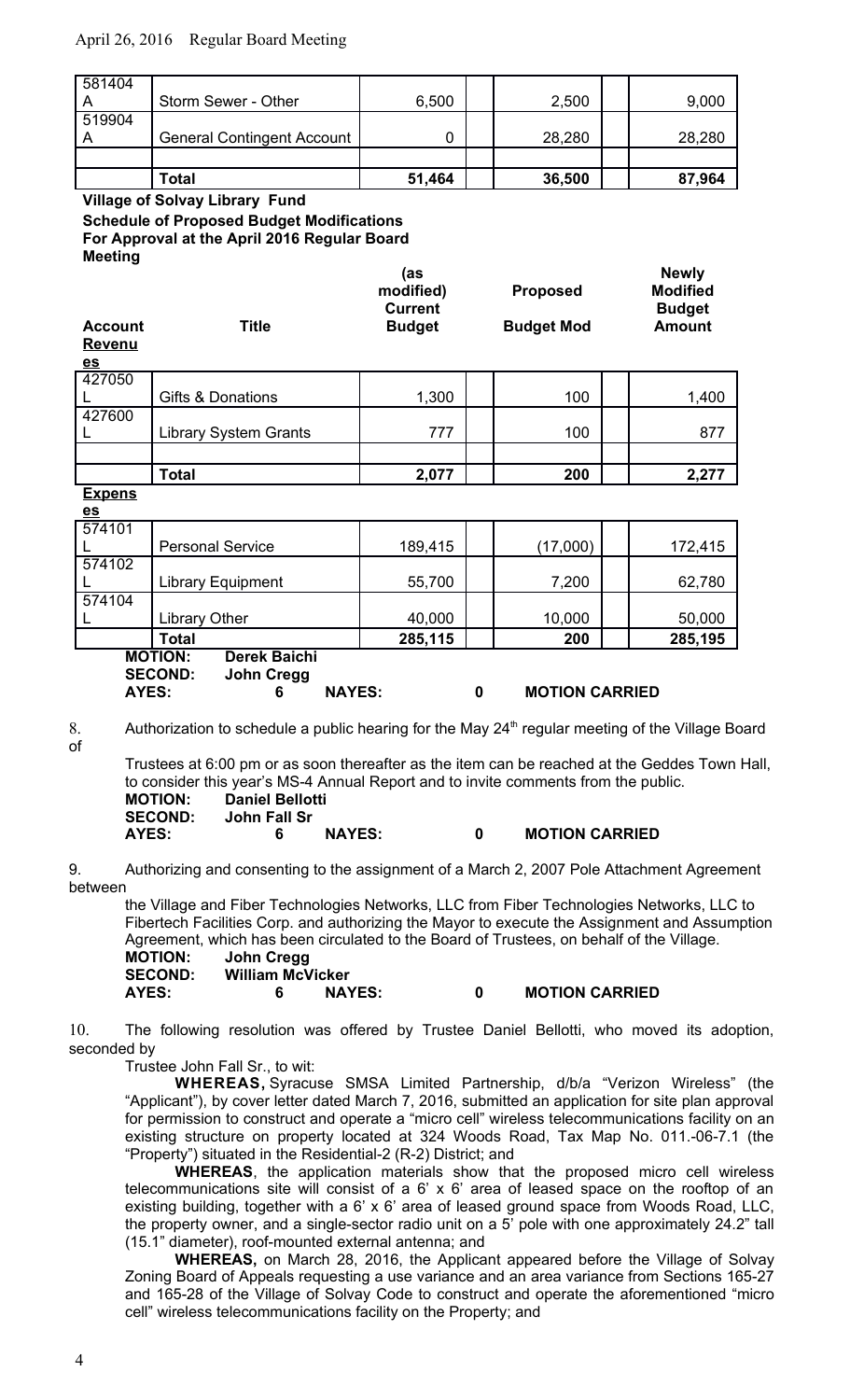**WHEREAS,** the requirements of 6 N.Y.C.R.R. Part 617 have heretofore been satisfied by resolution, dated March 28, 2016, in which the Zoning Board of Appeals certified that the requirement of Article 8 of the New York Environmental Law and 6 N.Y.C.R.R. Part 617 had been met and determined that the proposed action avoids or minimizes adverse environmental impacts to the maximum extent practicable; and

**WHEREAS,** the Zoning Board of Appeals conducted a thorough analysis of the proposal and, by resolution dated March 28, 2016, approved Applicant's requests for a use and area variance; and

**WHEREAS**, pursuant to Chapter 165, Section 31.1 of the Village of Solvay Code, this Board has authority to grant site plan approval for any use, excepting one-family and two-family dwellings and uses accessory thereto, on property situated within the Residential-2 (R-2) District, prior to the issuance of a building permit.

### **NOW, THEREFORE be it**

**RESOLVED AND DETERMINED,** that the Village of Solvay Board of Trustees does hereby ratify, reaffirm and re-adopt the SEQRA findings and Negative Declaration rendered by the Village of Solvay Zoning Board of Appeals on March 28, 2016, finding that the proposed site plan proposal would not change or alter those findings and determinations; and it is further

**RESOLVED AND DETERMINED,** that the Village Board of Trustees does hereby approve Applicant's request for site plan approval, in accordance with the following site plan materials for 324 Woods Road:

- 1. Correspondence from C&S Engineers, Inc., dated February 10, 2015, regarding the antenna installation design;
- 2. UPNY Small Shell Construction Drawings for 324 Woods Micro cell facility, prepared by C& S Engineers, Inc., dated February 2015, revised September 30, 2015 and further revised on April 25, 2016;
- 3. Narratives titled "Project Description" and "Proof of Compliance with the Applicable Site Plan Review Standards;" and
- 4. Radio Frequency Analysis for 324 Woods Micro Cell Communications Facility,

**RESOLVED AND DETERMINED,** that the Village Board hereby conditions its approval upon the following conditions:

- If, in the future, there are any structural changes made to the micro cell or the location of the micro cell on the existing structure is changed, amended site plan approval is required.
- Reimbursement to the Village of any and all costs and expenses for review of this matter, in accordance with Chapter 64 of the Solvay Village Code.

The question of the adoption of the foregoing resolution was duly put to a vote and upon roll call, the vote was as follows:

| <b>William McVicker</b> | <b>Trustee</b> | <b>Voted</b> | <b>Yes</b>    |
|-------------------------|----------------|--------------|---------------|
| <b>Derek Baichi</b>     | <b>Trustee</b> | <b>Voted</b> | <b>Yes</b>    |
| John Cregg              | <b>Trustee</b> | <b>Voted</b> | <b>Yes</b>    |
| John Fall, Sr.          | <b>Trustee</b> | <b>Voted</b> | <b>Yes</b>    |
| <b>Daniel Bellotti</b>  | <b>Trustee</b> | <b>Voted</b> | <b>Yes</b>    |
| <b>Thomas Tarolli</b>   | <b>Trustee</b> | <b>Voted</b> | <b>Yes</b>    |
| <b>Ronald Benedetti</b> | <b>Mayor</b>   | <b>Voted</b> | <b>Absent</b> |
|                         |                |              |               |

The foregoing Resolution was thereupon declared duly adopted.

## **DATED: April 26, 2016**

11. Authorizing the Mayor to sign a Contract with the lowest responsible bidder for the Woods Road Park

and Veterans Memorial Landscaping and Tree Replacement Project. This is a Community Development funded project. This portion of the Woods Road Park Project will be completed before the Memorial Day Ceremony. **MOTION: Daniel Bellotti**

| MUTIUN:        | <b>Daniel Bellotti</b> |               |                       |
|----------------|------------------------|---------------|-----------------------|
| <b>SECOND:</b> | William McVicker       |               |                       |
| AYES:          |                        | <b>NAYES:</b> | <b>MOTION CARRIED</b> |

#### **PETITIONS:**

Kristina Kalinowski of 801 Second Street thanked the Mayor and Board of Trustees and the Electric Department for the new LED lights placed on Second Street.

**\*\*\*\*\*\*\*\*\*\*\*\*\*\*\*\*\*\*\*\*\*\*\*\*\*\*\*\*\*\*\*\*\*\*\*\*\*\*\*\*\*\*\*\*\*\*\*\*\*\*\*\*\*\*\*\*\*\*\*\*\*\*\*\*\*\*\*\*\*\*\*\*\*\*\*\*\*\*\*\*\*\*\*\*\*\*\***\*\* **MOTION: Derek Baichi SECOND: Daniel Bellotti**

| ULVVIIV. | Panit Pendiu  |                       |
|----------|---------------|-----------------------|
| AYES:    | <b>NAYES:</b> | <b>MOTION CARRIED</b> |

Resolved that the Executive Session be closed and that this Board return to the regular meeting at 7:18 p.m.<br>**MOTION:** 

**Daniel Bellotti**